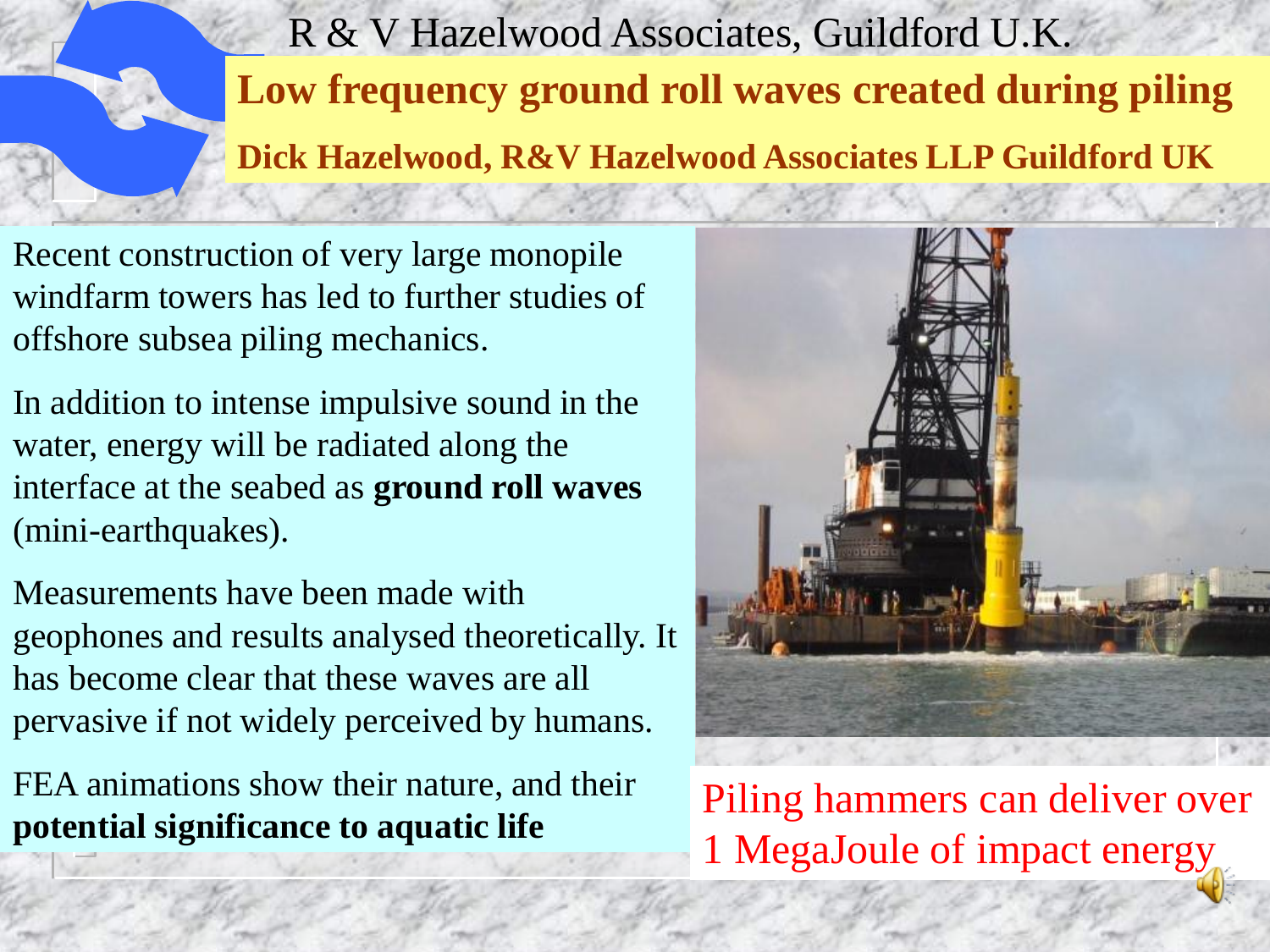# **Ground roll waves occur at the interface between water and saturated sediment**



• "Rolling" motions of the seabed are termed "ground roll" by seismologists, often concealing energy reflected from lower strata of more interest to them. •This class of wave includes **Rayleigh, Stonely** and **Scholte** waves, but the elliptical particle motion, shown above, is the key feature •The peak vertical motion occurs when the horizontal motion is zero •They are slow,  $\sim$  90% of the shear wave speed, much slower than typical compression wave speeds, including that of sound in water at 1500m/s. •Measurements in saturated clay show very slow speeds of **only 100m/s**. •Such low frequency (**~20Hz**) slow wave energy is not well coupled to water •**This energy is thus trapped at the interface, where flatfish etc may be significantly disturbed**. (Crabs, dabs, plaice and sole, cockles and mussels)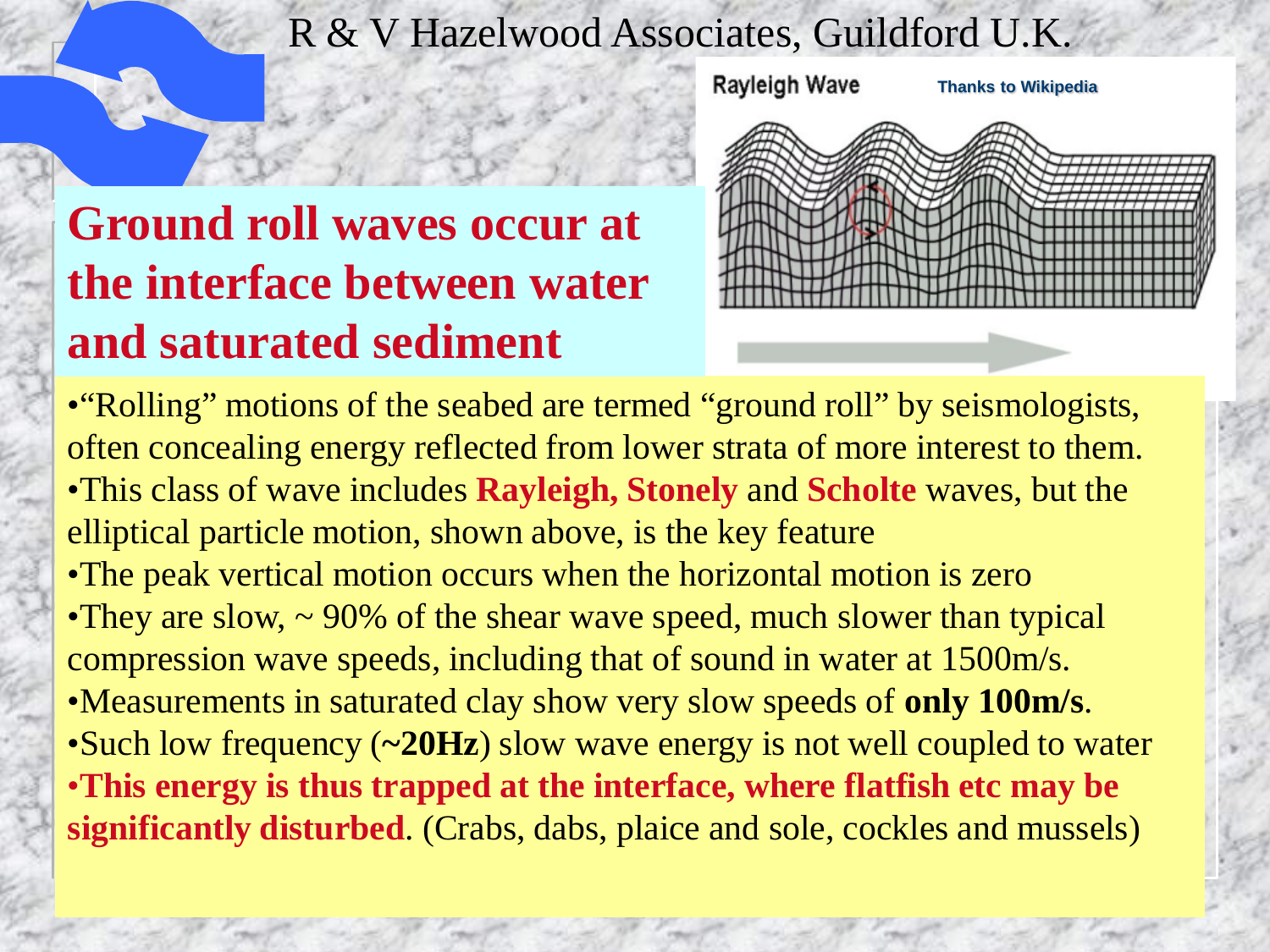**In open water, directional sensitivity to low frequency sound (<100Hz) is limited**  (wavelength  $\lambda \approx 150$ m at 20Hz in water)

•Whilst LF pressure waves give little directional data, flatfish can get more information from seabed vibration –  $\&$  water particle velocities – using their otolith sensors.

•Triaxial accelerometer packages record wave directions well - azimuthal directions are given by the x/y amplitude ratio, but there remains an ambiguity for plane waves. These include the P (primary, pressure) and S (secondary, shear) waves within the sediment.

• However, for ground roll, with out-of-plane z axis data, the left/right wave direction **ambiguity is resolved by a phase analysis of the rolling motion**.

### • **Many creatures may have evolved to use this vital directional information on the activities of potential predators and prey.**

•*Kotas, Rogers, and Yoda ( J.A.S.A. 2011) say "….. their ears are too close together for underwater sounds to provide a meaningful time delay"* 

•*But also "Detecting the motion of the otolith … and thereby the acoustic particle motion, enables the fish to determine the line of bearing of an incident far-field sound, but not the direction, due to the 180° ambiguity"*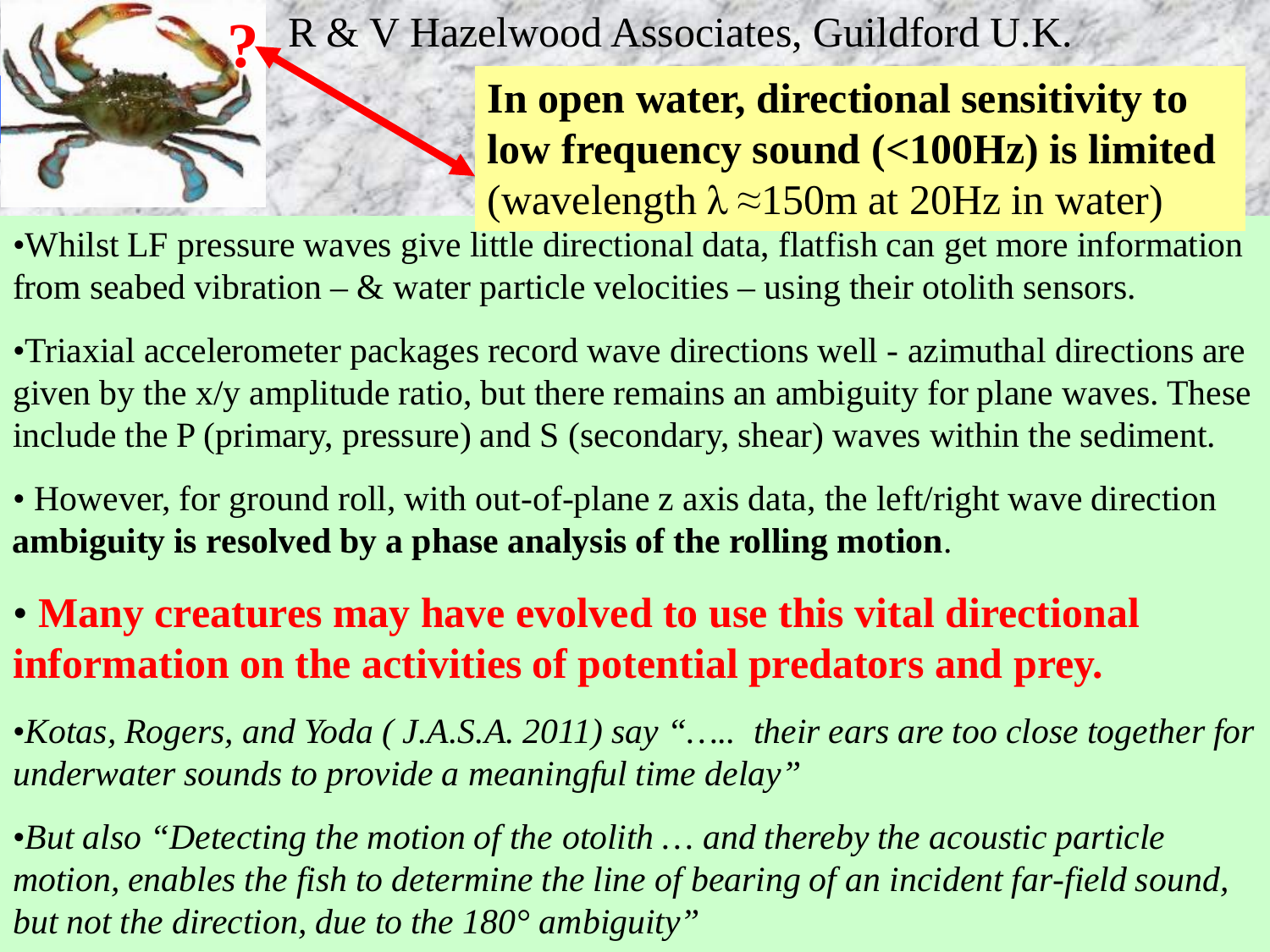## **Propagation across the seabed**

Ground roll created by TNT explosions

A 10 cycle wavelet is seen at 1200m still visible at over 2km range, using geophones- vertical motion shown here. Propagation is slow and frequency low. Here it is only 2Hz

1983 SACLANT paper SR-71 published in "Computational

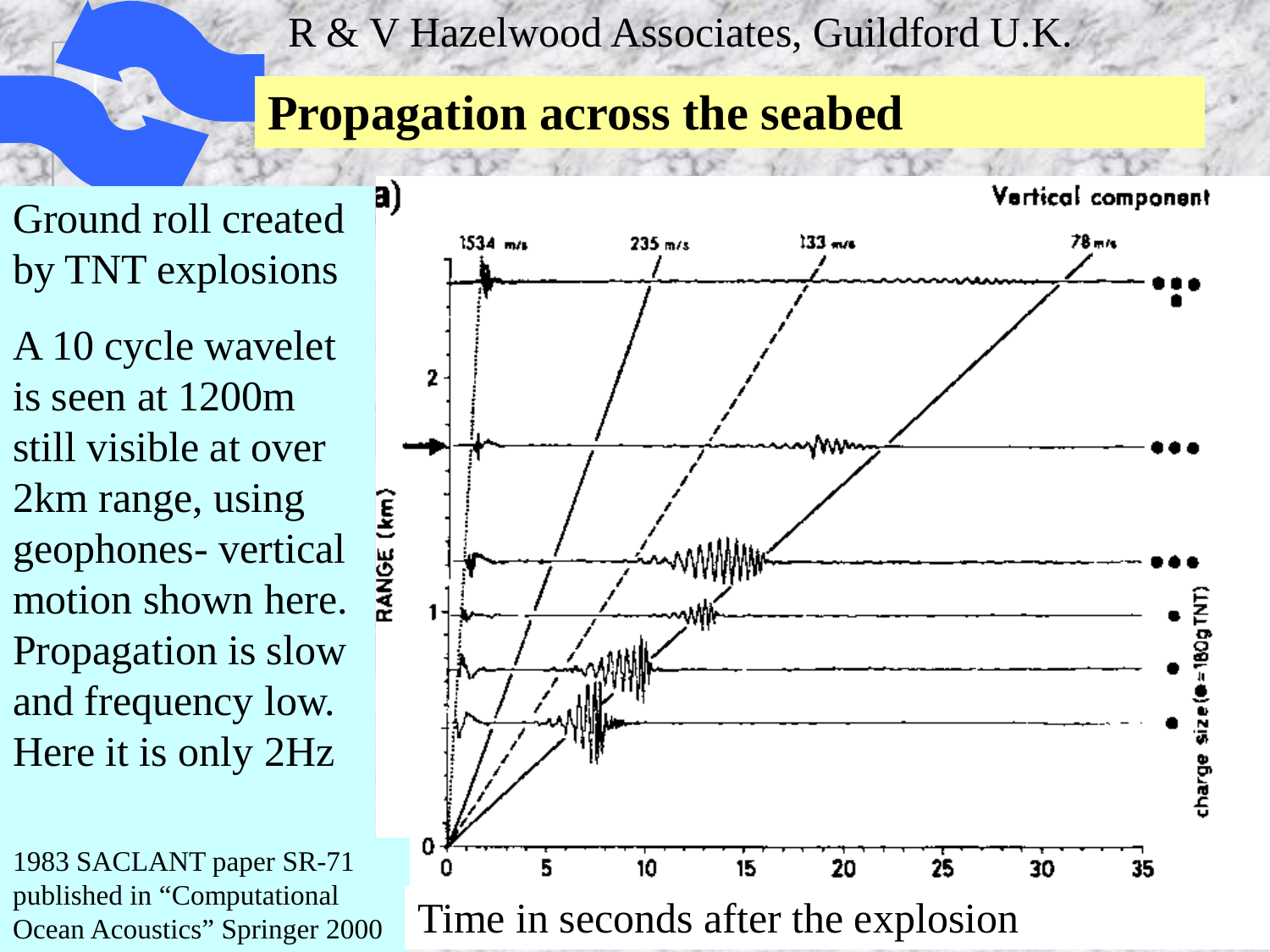Measurements v models

Understanding the issues needs several parallel approaches –

Measurements of real piling action into the seabed Idealised mathematical modelling (analytic, pencil/paper) Practical computer modelling (finite element analysis)

A well developed understanding can allow planners to make useful (perhaps even accurate) predictions, if propagation models are available.

Lord Rayleigh provided analytic "half space" equations of motion, but we have some difficulties in finding analytic expressions for the waves seen here

So we use computer based finite element analysis to understand more. This provides some dramatic animations, as well as numeric data.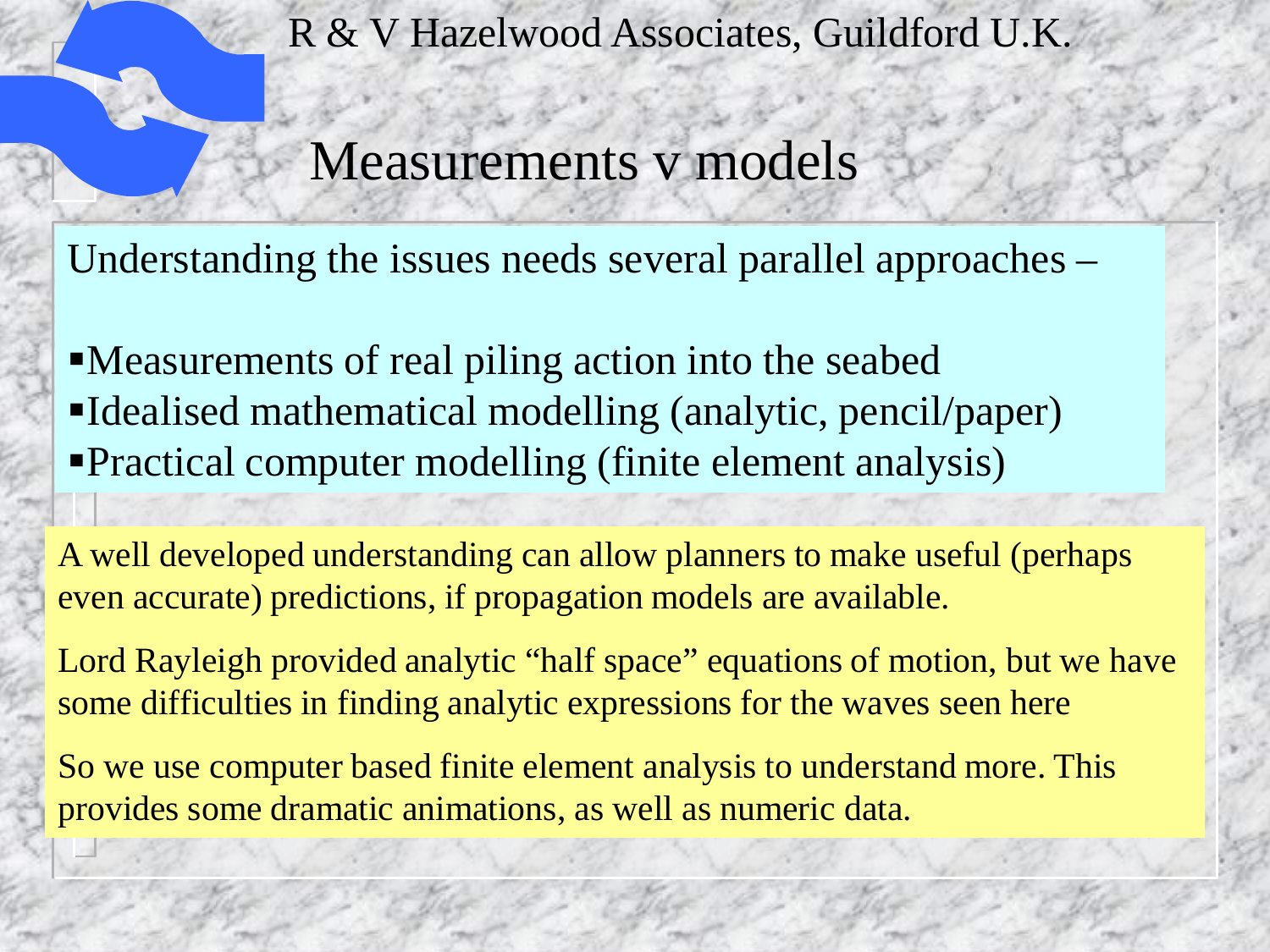R & V Hazelwood Associates, Guildford U.K. A simple OBS sledge, seen on test at NPL's Wraysbury reservoir, was designed to be oriented by a short tow across the seabed, using the prow line on the left. It contains 3 geophones and an inclinometer to allow excess tilt to be corrected, if necessary.





The 3 axis geophones are here augmented by a hydrophone, and barrel, not used in the later sea trial. The barrel reduces the penetration into soft silt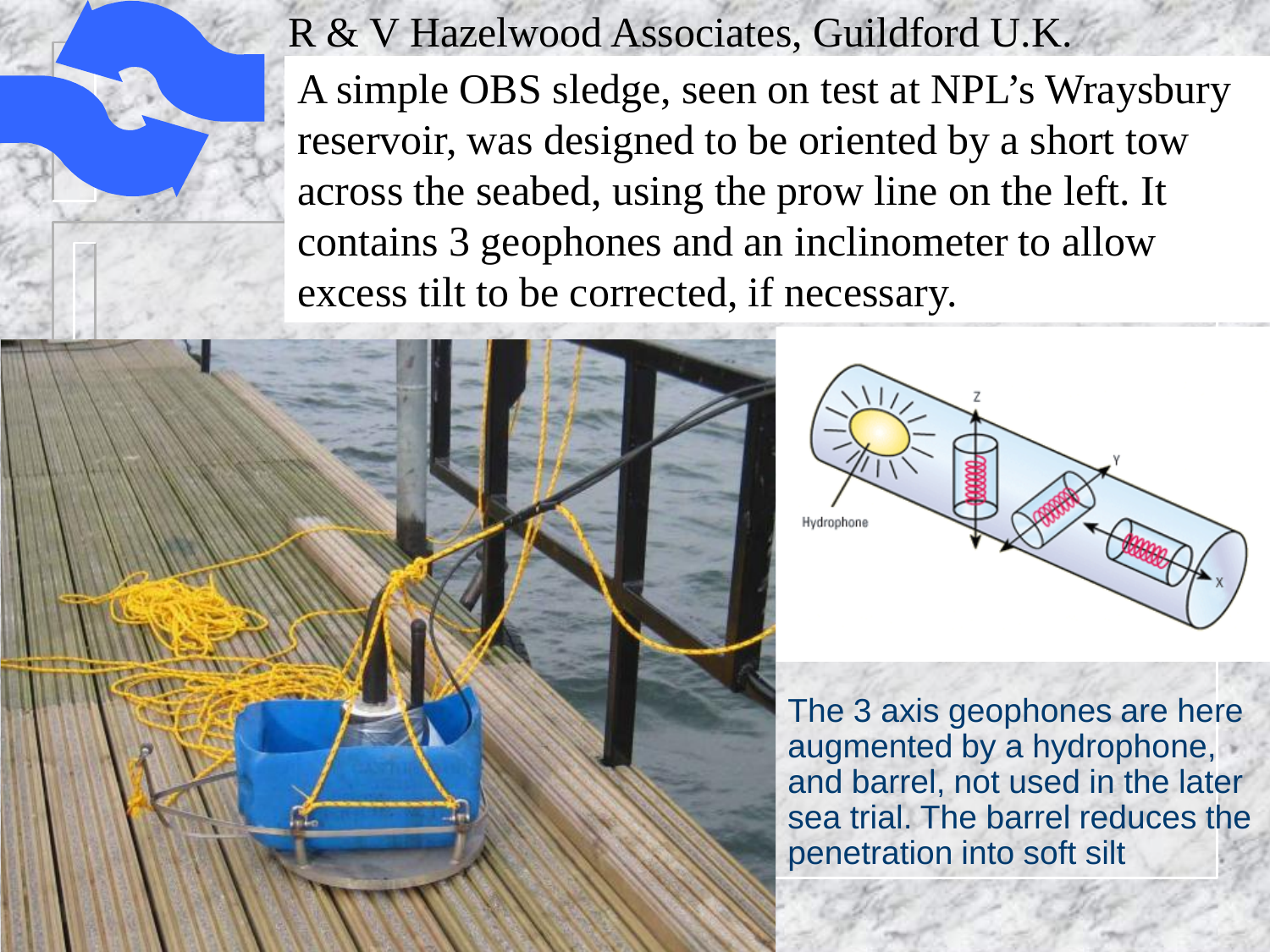

Test pile measurements

An instrumented test pile belonging to IHC Hydrohammer, Kinderdijk was driven into silt, and the sound in the water measured by TNO Delft. The geophone sledge was added to their suite of six hydrophones to monitor the motion at the water/silt interface at 3 positions and 2 depths.

The measurements were taken in Dec 2010 (note the frigid conditions) but the analysis is ongoing

Various measures are being considered for mitigation of the environmental effects for the large number of piles required for offshore windfarms.

**Such measures are unlikely to confine the ground roll waves**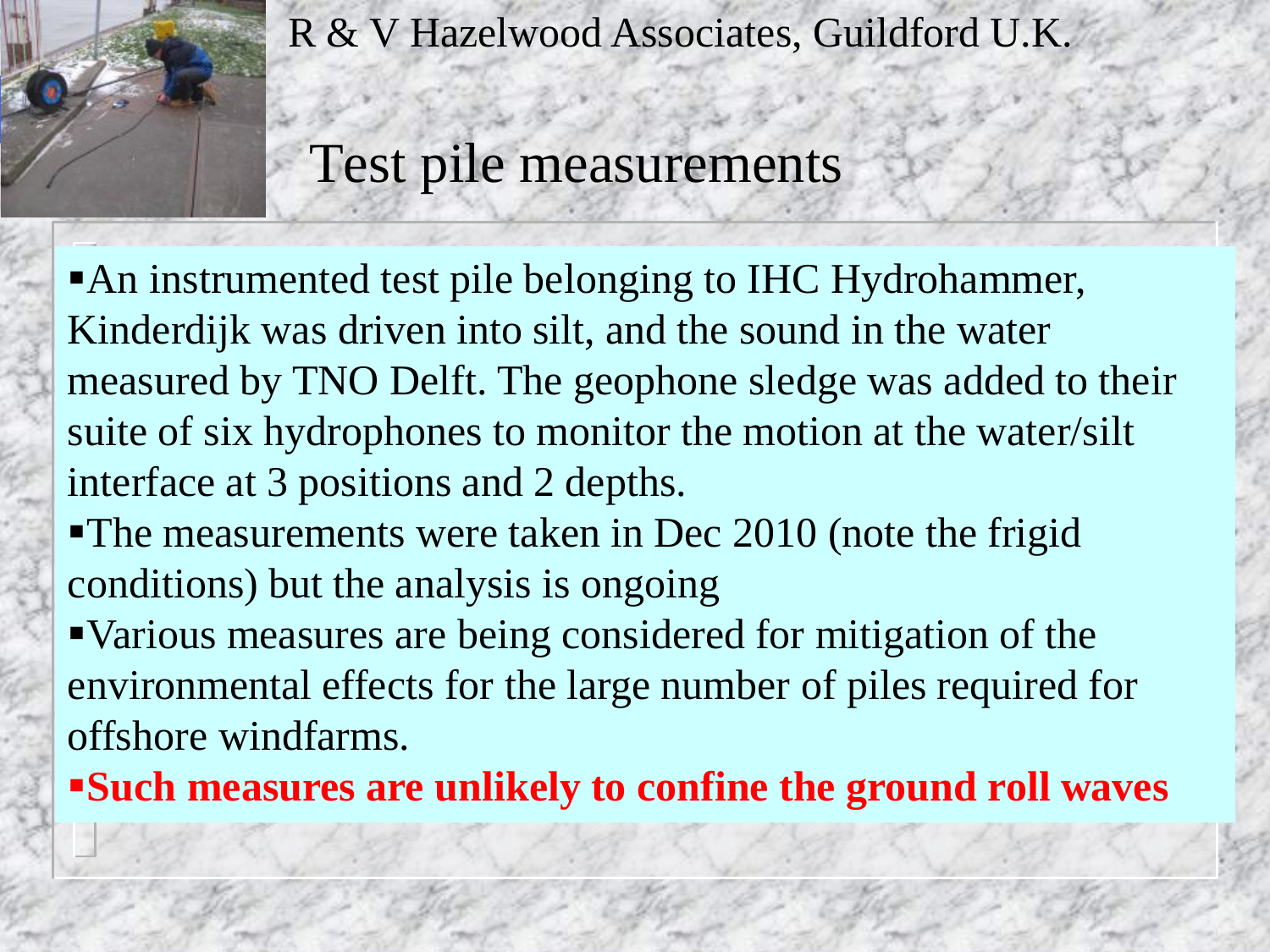Test pile (right) far measurement position (above)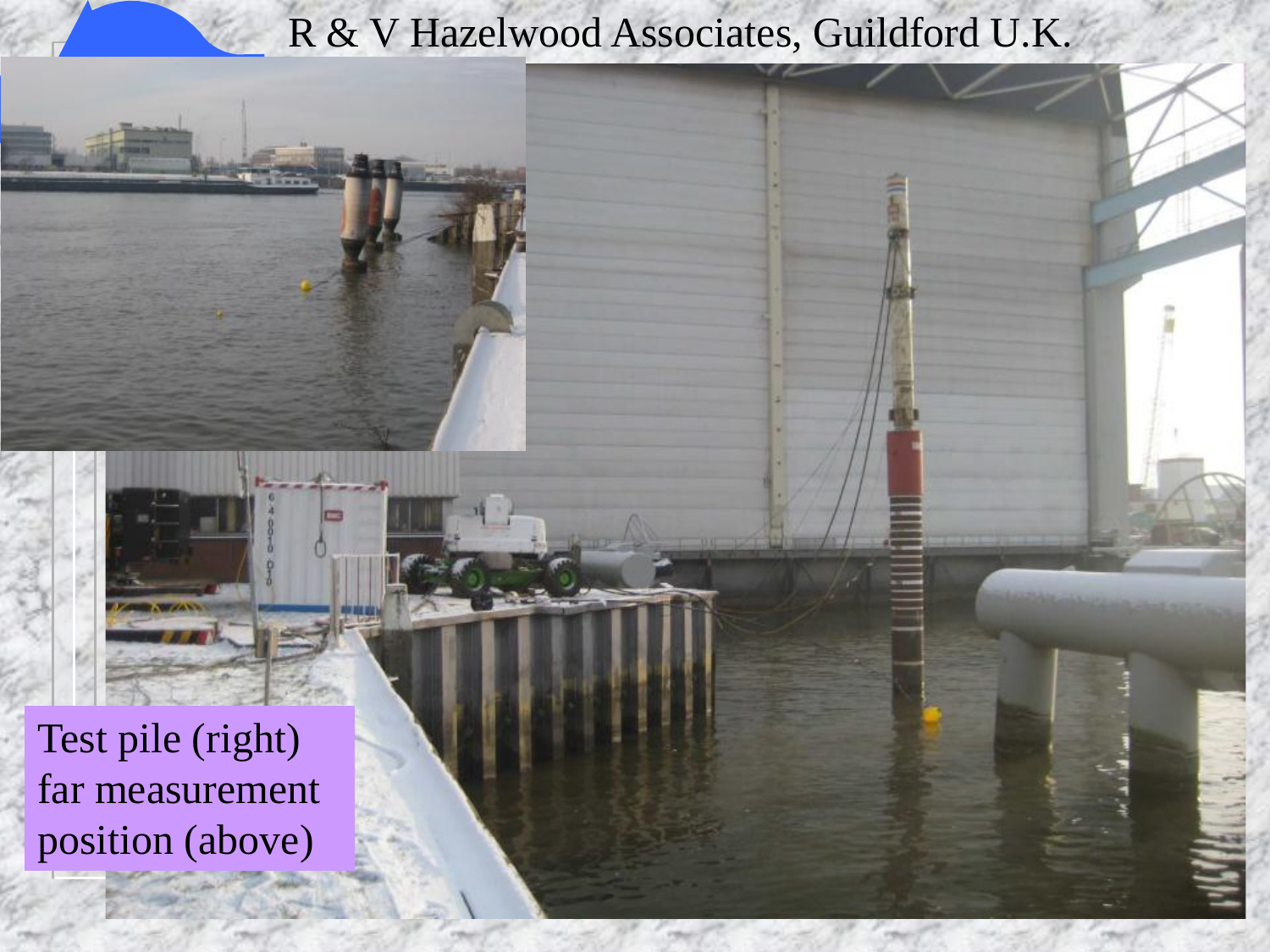Blue – acceleration of pile – blows every 1600 ms Green – vertical velocity @ 68m distance Red – horizontal velocity @68m distance

More detailed analysis was made on the logged data

The water pressure wave arrives after 45ms, but the ground roll takes 350ms to arrive

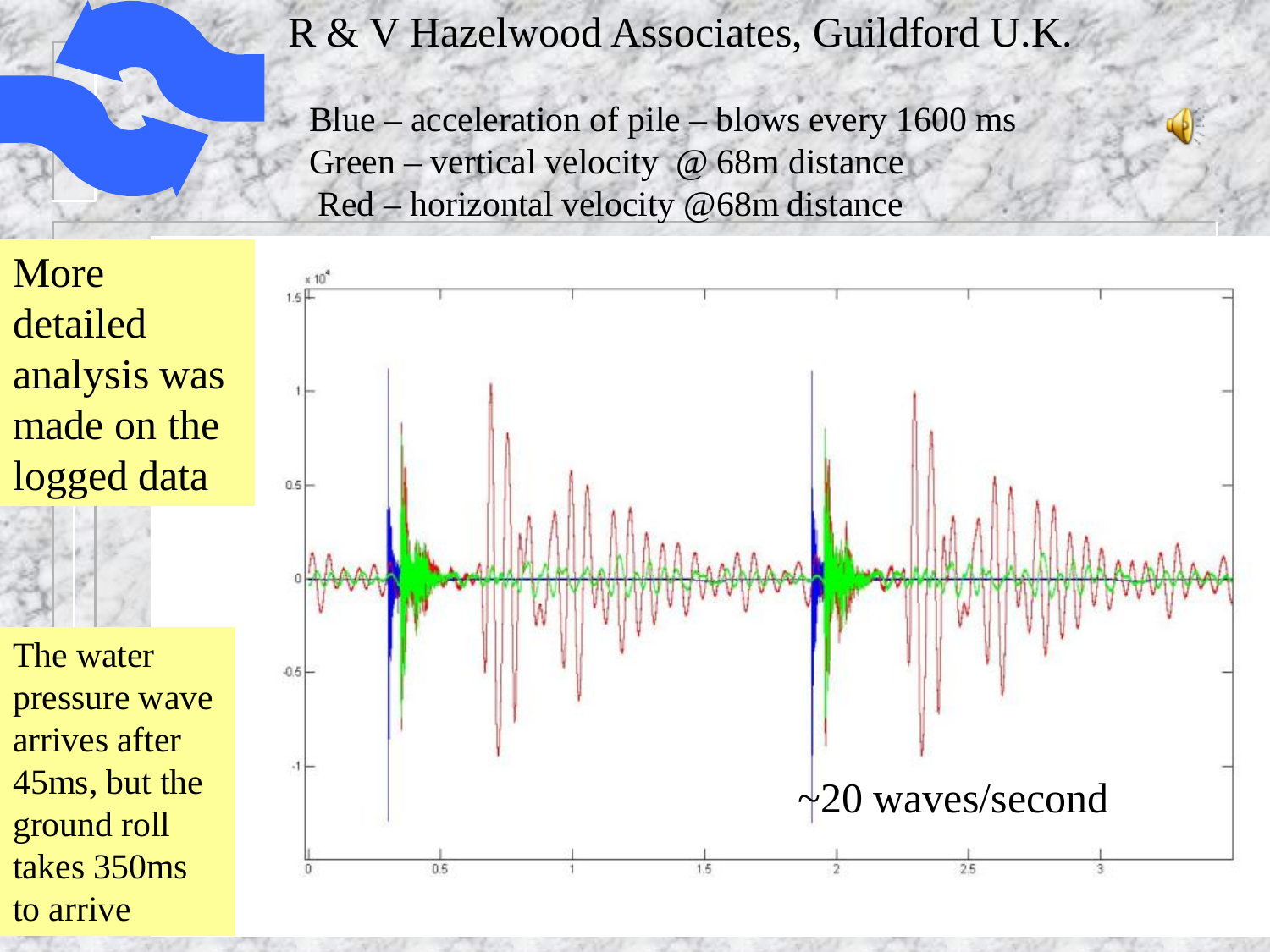The geophone sledge was deployed using a small boat

- •Real time data was viewed by scope •Two blows are here recorded spaced by 1600ms
- •Horizontal motion (bottom trace) is much larger than vertical motion (top trace)
- •Seabed motion peaks at over 20mV or 1mm/s (c.f. cod threshold  $\sim 0.02$ mm/s)

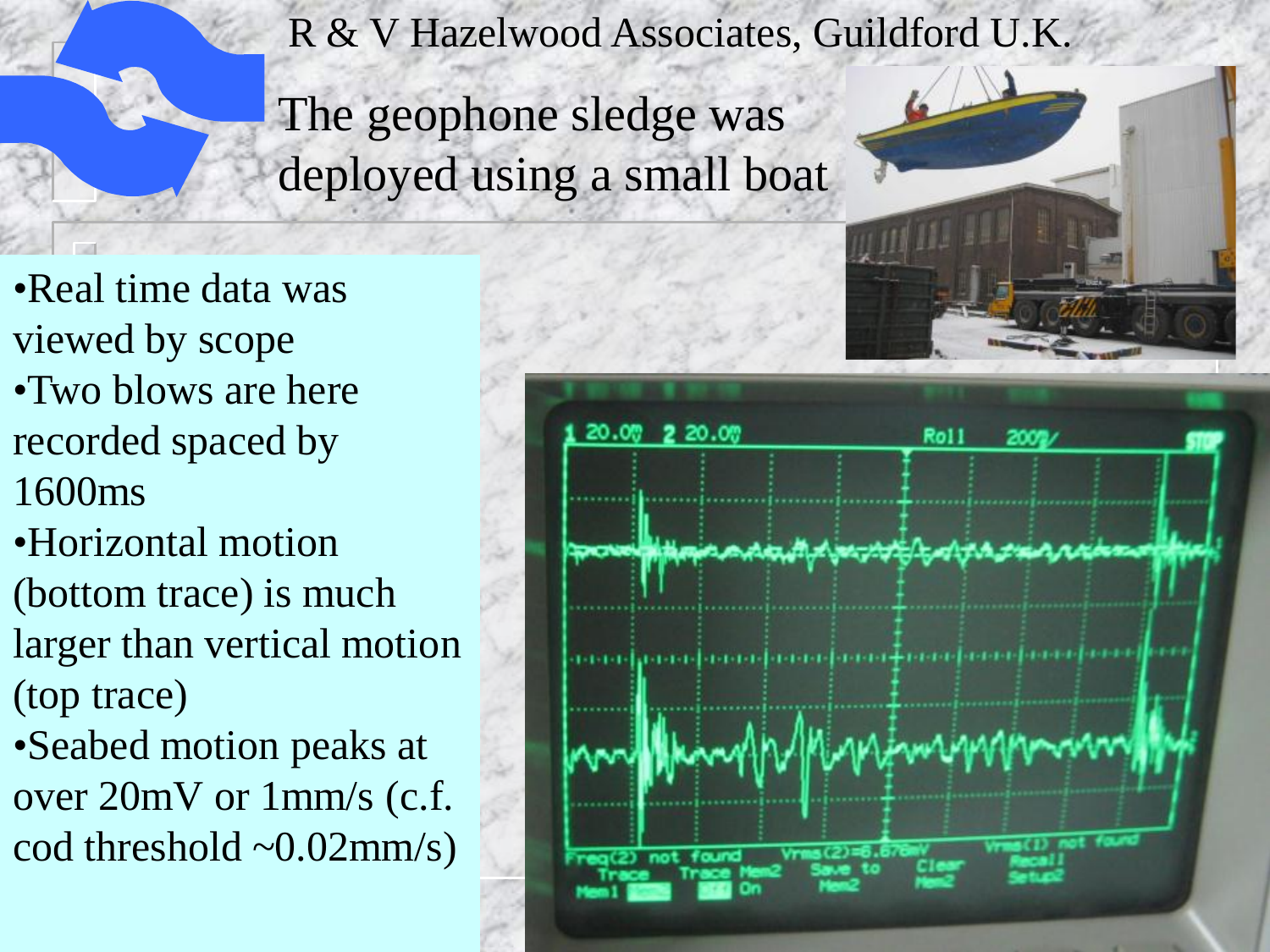**Thanks to John King of Pacsys for this explanatory diagram**



# Piling modelling – axisymmetry

A typical large pile has a 5m diameter. Here water depth is 20m, and the pile top is still 20m above the surface. Whilst many complex vibration modes exist, the real pile needs to be driven vertically, so non symmetric modes are to be avoided. The analysis of symmetric modes can be displayed on a cross-section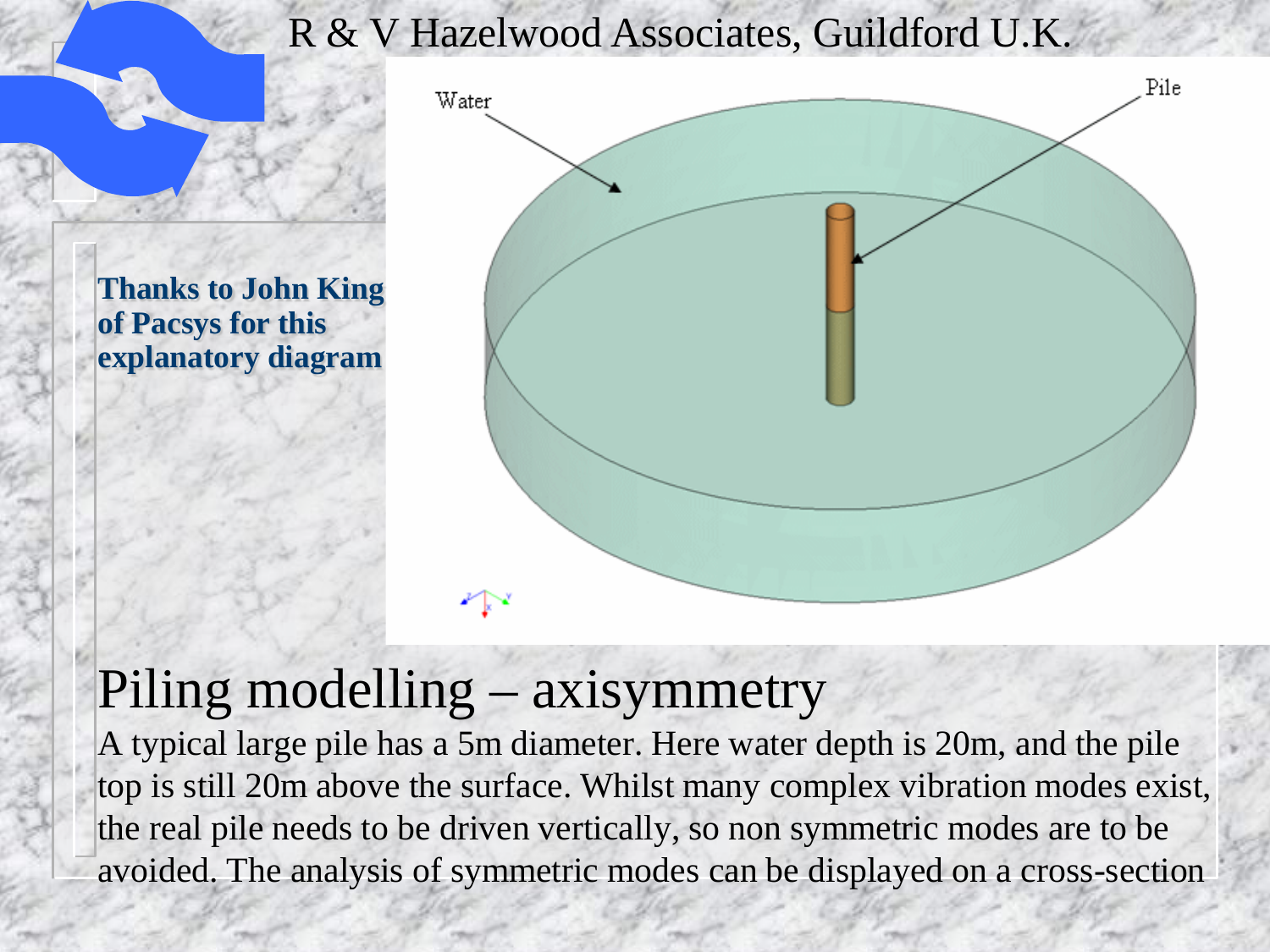1ms hammer blow, peaking at 1MN, 500 timesteps, each 0.1ms



One pile wall is shown with exaggerated animated deformation in 500:1 slow motion (50msec displayed over 25 secs)

– watch the top drop with the impact, and rise again when the pulse returns. Peak displacement colour scale is 0 - 4μm

The radial expansion of the pile is the principal means of coupling into the water (colour scale  $\approx +/- 4kPa$ )

Peak sound pressures form cone waves seen moving outwards from the pile wall (shown separated from the water for clarity)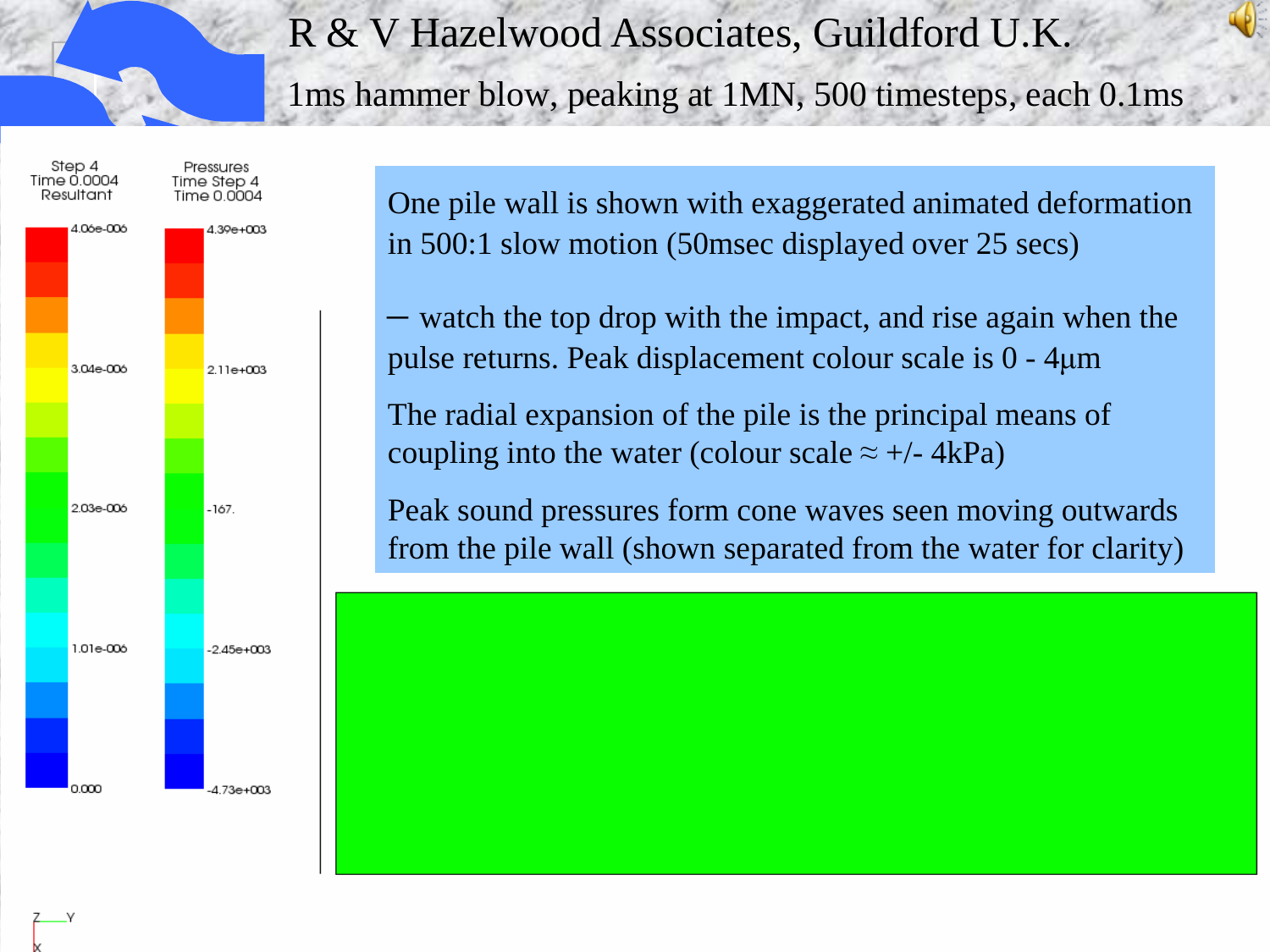Seabed excitation. In this model the pile tip has penetrated to 4m and the impact is simulated at that point. The cross-section extends from the symmetry axis out to a 100m radius, with the excitation at 2.5m radius.



In all these models the simulated piling pulse is idealised. Real piling data is complex with significant higher frequency vibration. This model forces the clay directly. The response shown is linear, whereas of necessity the real clay is deformed as the pile is driven in

The magnitude is also arbitrary, set at 1MN peak force, with around 1kJ energy input (c.f. MJ piling hammers). There is no absorption.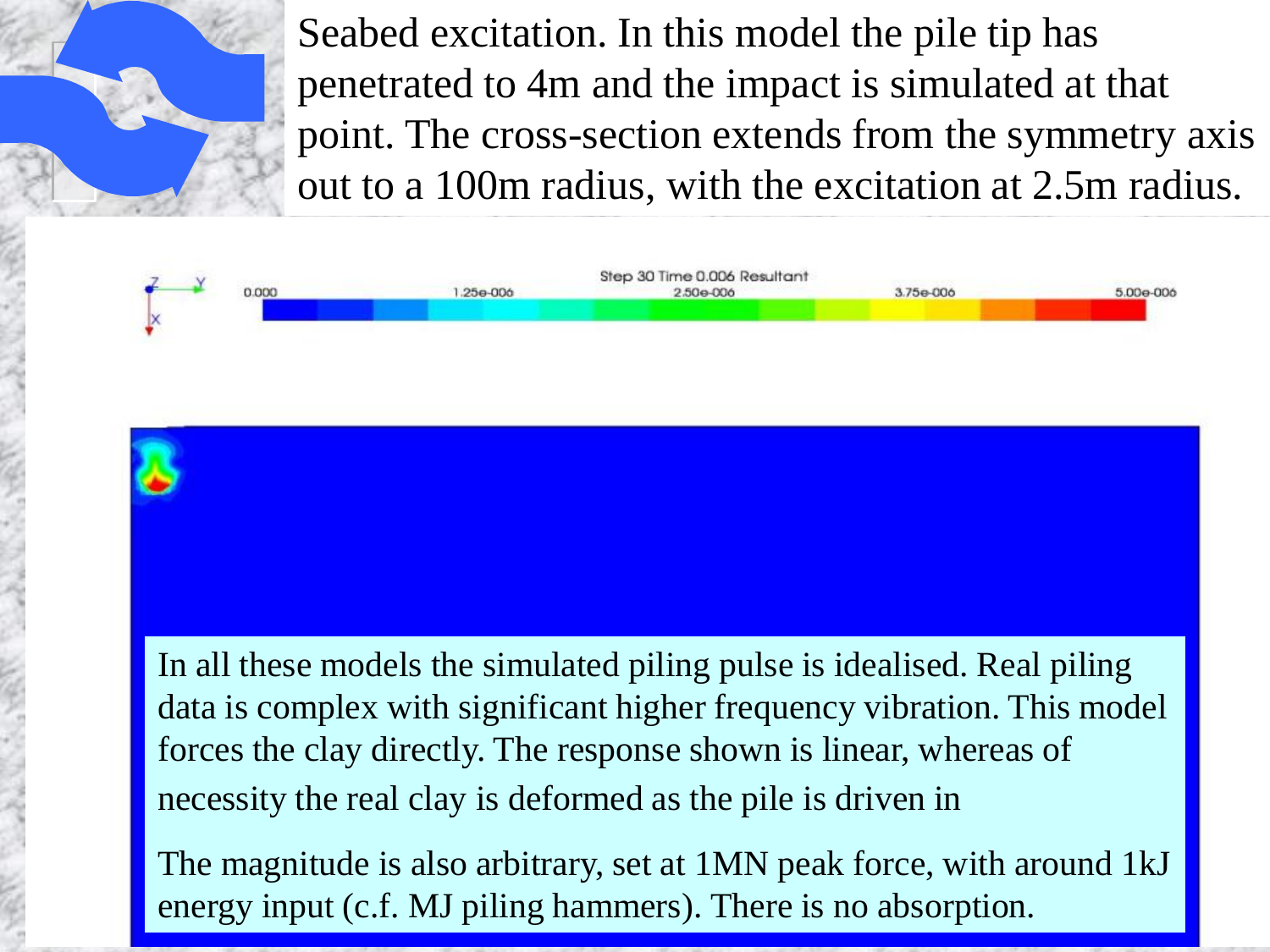### **GROUND ROLL SOLITON IN SATURATED CLAY**

This model is "tuned" to show the ground roll, but these waves usually dominate at a distance as they propagate well

| $400 -$         | ,600 | .700 | 800 |
|-----------------|------|------|-----|
|                 |      |      |     |
| $\frac{1}{410}$ | 610  | 710  | 810 |
|                 |      |      |     |
|                 | 620  | 720  | 820 |
|                 |      |      |     |
|                 |      |      |     |
|                 |      |      |     |
|                 | 640  | 740  | 840 |
|                 |      |      |     |
|                 |      |      |     |
|                 |      |      |     |
|                 |      |      |     |
|                 |      |      |     |

Model HL5, a clay "layer cake" of 256m radius and 128m depth. Watch the localised wavelet metamorphose from dip to hump and back.

Real shear velocity profile data is taken from Hamilton (J.A.S.A. 1979), where the material stiffens with depth as moisture is driven out

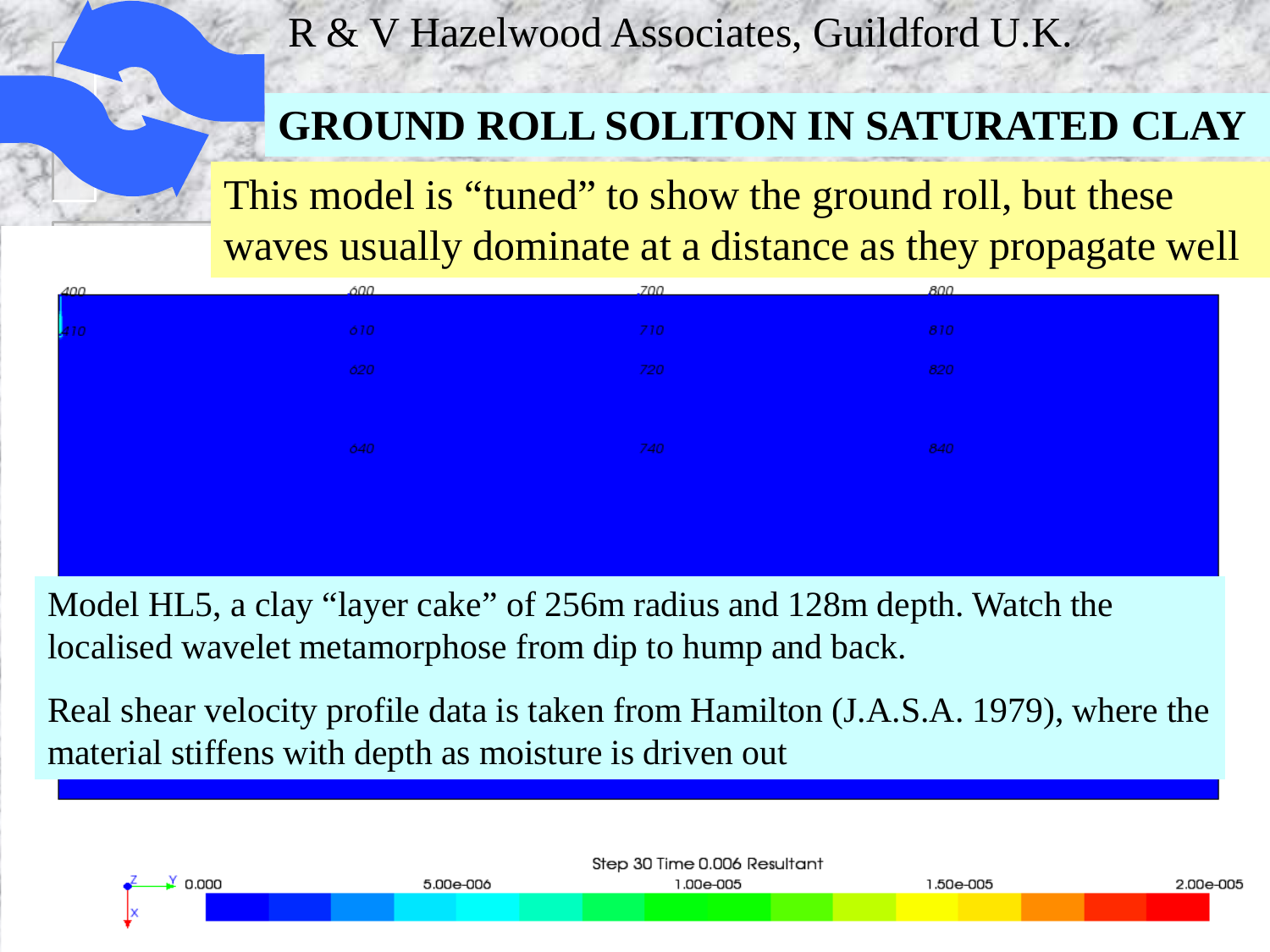

- PWB13 has 16m water overlying the clay. The ground roll wavelet properties are little changed, but evanescent waves are seen in the water.
- The waves are analysed at various nodal points such as #700, #920. The white gap is for clarity. Node 924 is 4m above the seabed at 64m range.
- Solid displacements are vector magnitudes (0- 0.2mm colour scale)
- Water pressures are bipolar scalars  $(+/- 1kPa$  colours).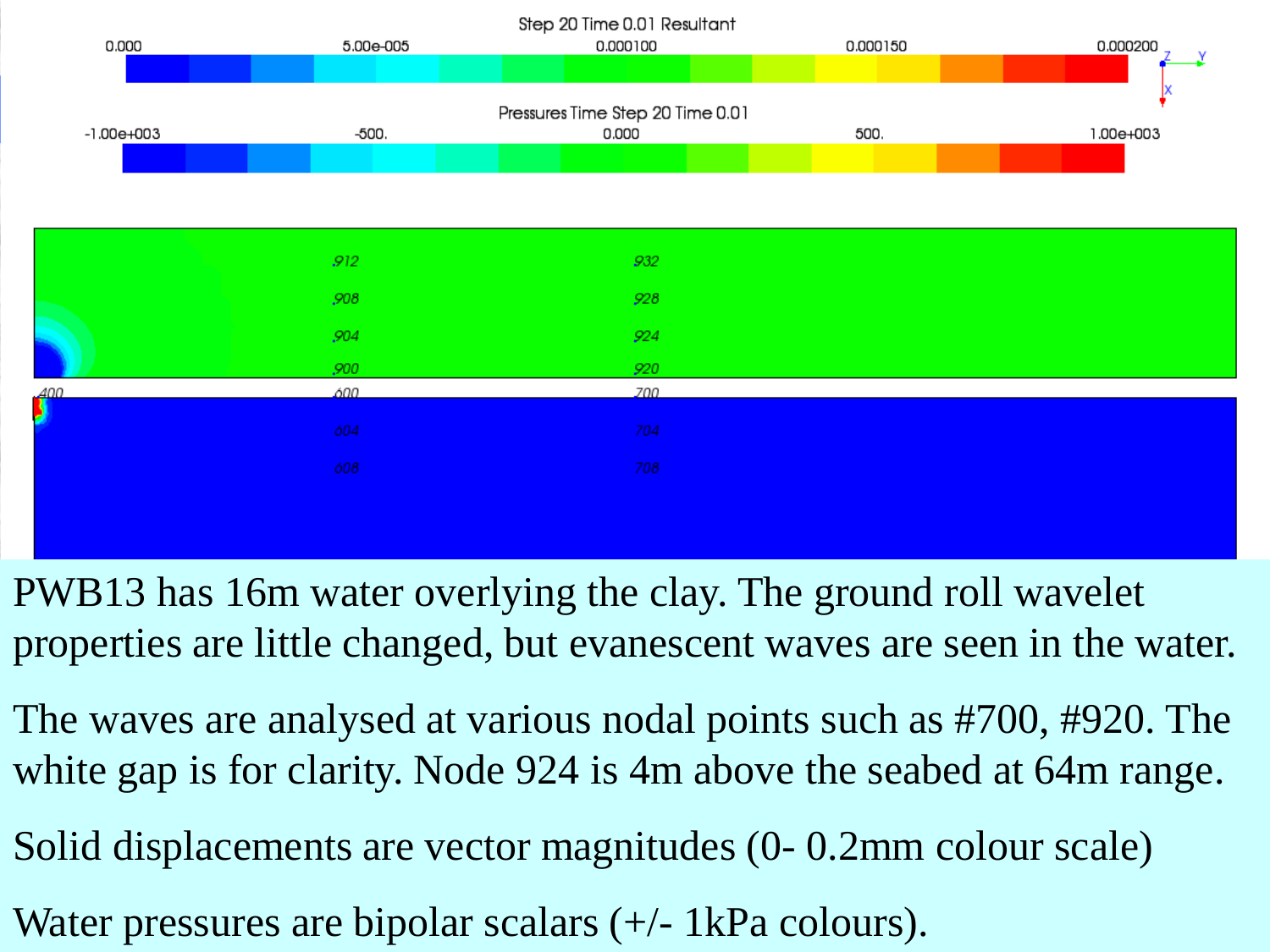

**The data is stored for different time steps**

**Coupling at 64m - PWB13, nodes 700,920,921**



The water pressures show a similar shape to the sediment motion Note that a positive water pressure overlies a dip in the sediment.